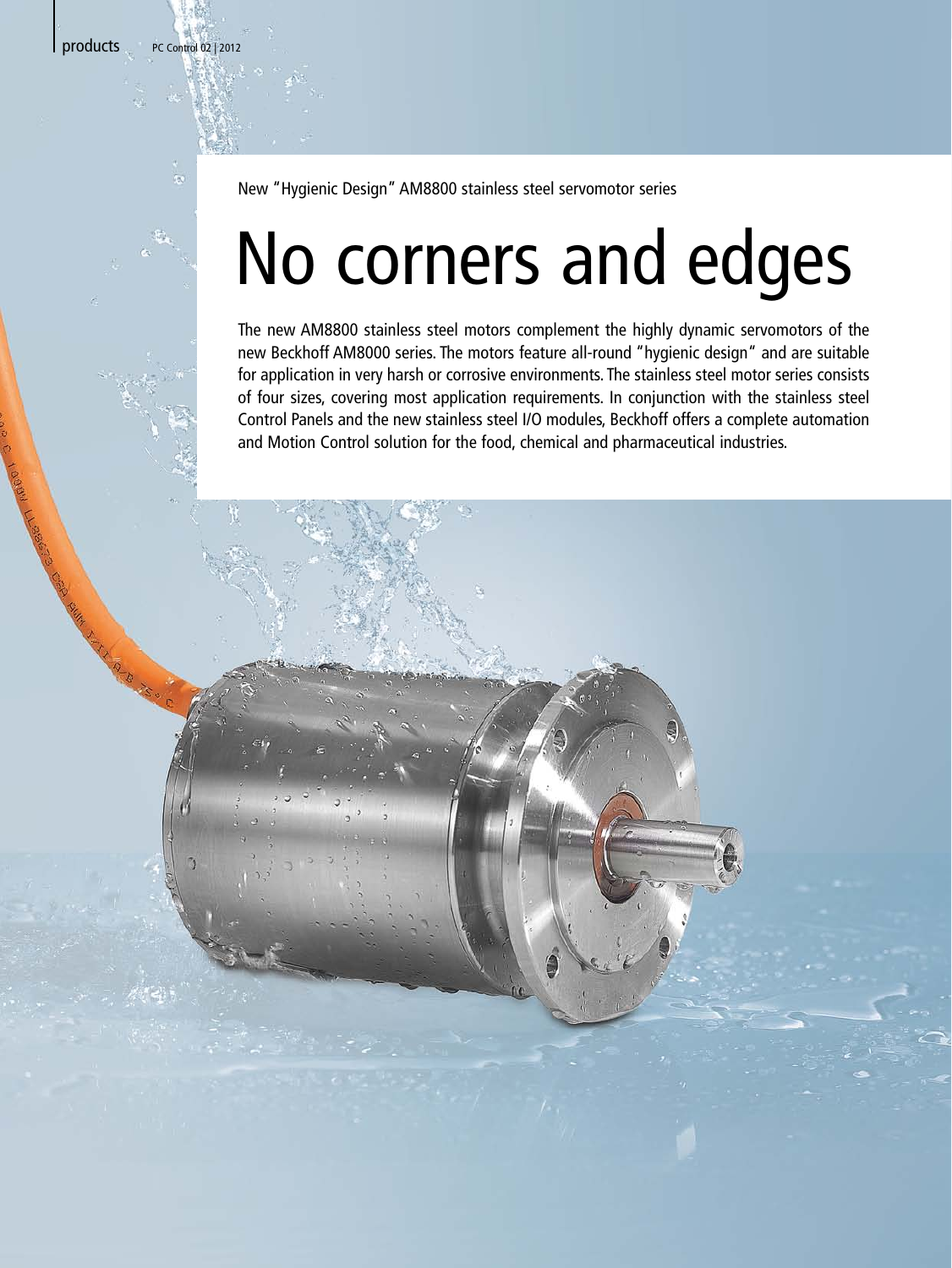

In the creation of food and packaging systems the machine design is becoming increasingly important: "Hygienic design" is the cornerstone of the future development of these systems. In the past it was difficult to design and procure all system components while meeting the requirements of the machine manufacturers and the customers. Automation technology is, of course, a fundamental component of all food and packaging machines. Currently new approaches are being explored for eliminating the need for expensive enclosures of motors and gear units in order to avoid "dead spaces" in which dirt or cleaning agent residues can accumulate. DIN EN 1672-2:2005 requires the reduction of contamination risks: Voids, crevices and external threads should be minimized or avoided, if possible, in order to prevent corrosion and bacteria "nests."

 Machine manufacturers are faced with challenges such as frequently changing packaging types in ever smaller batch sizes or ever larger output. In addition, there is a requirement for full control and logging of the processes. Each manufacturer and processor of food products strives for safe and monitored production of the processed products. Compliance with consumer protection according to the EC hygiene directive is imperative. Here, machines are subdivided into different sections. In control cabinets, the power and monitoring electronics are usually kept separate from the actual process. These tend to be located in the protected environment of the control cabinet, but usually have to be cooled or ventilated in order to keep the temperature of the electronic components within acceptable limits. This also influences the function and the service life of the components. Control units such as Control Panels and Panel PCs are generally not in contact with the products and can therefore be assigned a lower hygiene category. However, one needs to be aware of the fact that users touch the Control Panels or Panel PCs with their hands. Easy-to-clean surfaces and general robustness of the products are paramount. Particularly problematic areas are the motors, gear units and cables, which are installed directly in the production process.

## Robust design and long service life

In the past, food and packaging machine manufacturers tried to meet hygiene requirements using standard motors with special coatings. However, in practice this proved to be inadequate in many cases. Scratches and chips in the coating can lead to detachment of the coating layer. If the coating ends up in the process, the whole production unit shuts down, and the associated costs for wasted batches can be significant. Also, the shape of such motors doesn't comply with the basic principles of "hygienic designs," since they invariably have corners, edges and plug connectors.

 Beckhoff responded to these market requirements by developing the AM8800 series stainless steel motors, which was presented for the first time at SPS/IPC/DRIVES 2011. In conjunction with the CP77xx stainless steel

## **"Beckhoff deliberately used the same materials as the food and packaging machine manufacturers."**

Panel PCs or the CP79xx stainless steel Control Panels, Beckhoff now offers a targeted solution for the food and packaging machine sector.

 The AM8800 stainless steel servomotors meet the requirements of food and packaging machine manufacturers because the industry requirements were implemented consistently. Beckhoff deliberately used the same materials as the food and packaging machine manufacturers since they benefit from long-standing experience in the food industry. The motors consist of AISI 316 L rated metals and can be safely used in all areas in which alkaline or acidic cleaning agents are used on a regular basis. Even in the "dry foods" sector, e.g. flour, chocolate, icing sugar or nuts, the use of stainless steel is recommended by the German working group on Machines and Equipment in the Confectionery industry ("Maschinen und Anlagen in der Süßwarenindustrie").